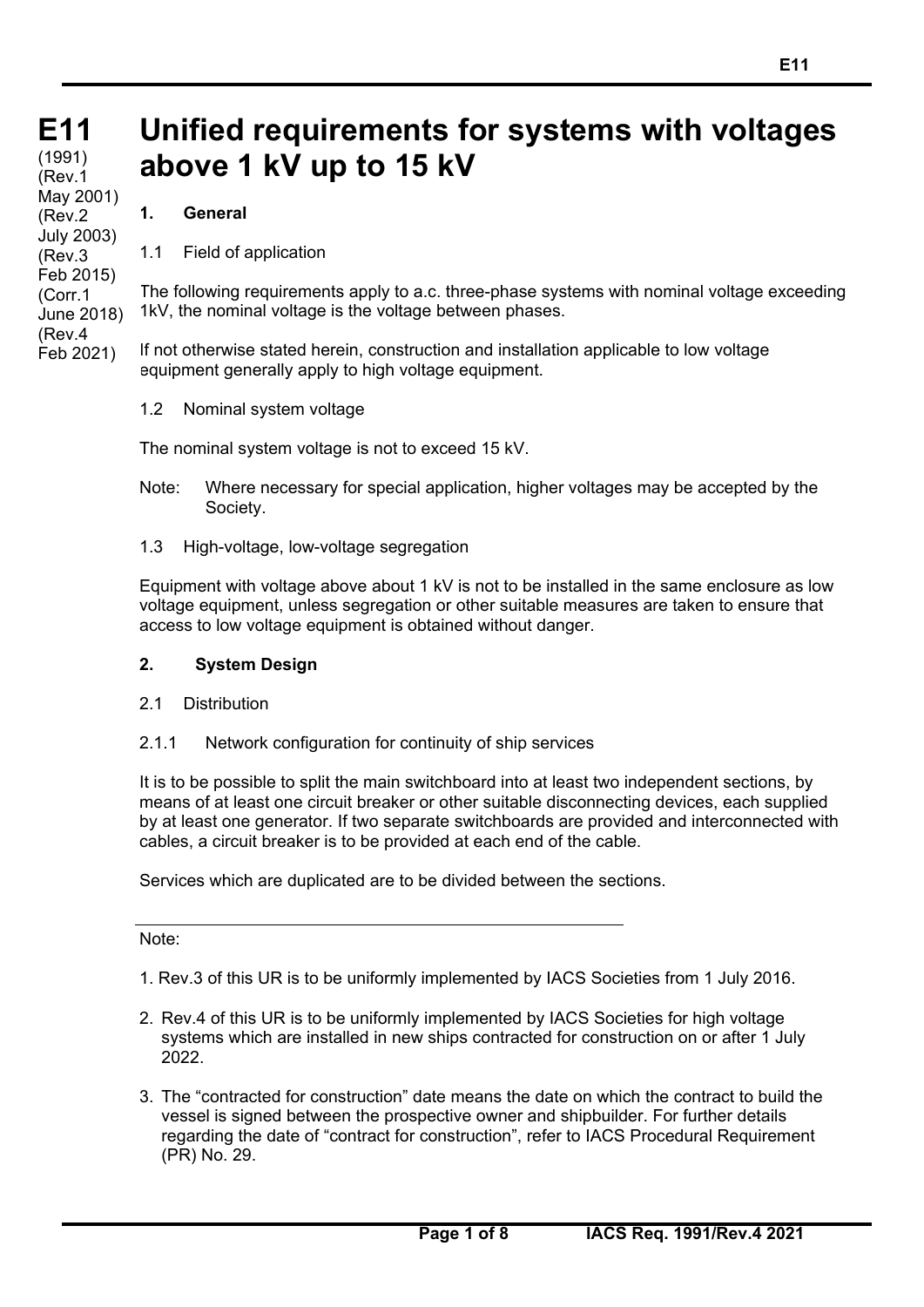## 2.1.2 Earthed neutral systems

**E11 (cont)**

In case of earth fault, the current is not to be greater than full load current of the largest generator on the switchboard or relevant switchboard section and not less than three times the minimum current required to operate any device against earth fault.

It is to be assured that at least one source neutral to ground connection is available whenever the system is in the energised mode. Electrical equipment in directly earthed neutral or other neutral earthed systems is to withstand the current due to a single phase fault against earth for the time necessary to trip the protection device.

#### 2.1.3 Neutral disconnection

Means of disconnection are to be fitted in the neutral earthing connection of each generator so that the generator may be disconnected for maintenance and for insulation resistance measurement.

#### 2.1.4 Hull connection of earthing impedance

All earthing impedances are to be connected to the hull. The connection to the hull is to be so arranged that any circulating currents in the earth connections do not interfere with radio, radar, communication and control equipment circuits.

#### 2.1.5 Divided systems

In the systems with neutral earthed, connection of the neutral to the hull is to be provided for each section.

#### 2.2 Degrees of protection

#### 2.2.1 General

Each part of the electrical installation is to be provided with a degree of protection appropriate to the location, as a minimum the requirements of IEC 60092-201:2019.

#### 2.2.2 Rotating machines

The degree of protection of enclosures of rotating electrical machines is to be at least IP 23. The degree of protection of terminals is to be at least IP44.

For motors installed in spaces accessible to unqualified personnel, a degree of protection against approaching or contact with live or moving parts of at least IP4X is required.

#### 2.2.3 Transformers

 $\overline{a}$ 

The degree of protection of enclosures of transformers is to be at least IP23.

For transformers installed in spaces accessible to unqualified personnel a degree of protection of at least IP4X is required.

For transformers not contained in enclosures, see para 7.1.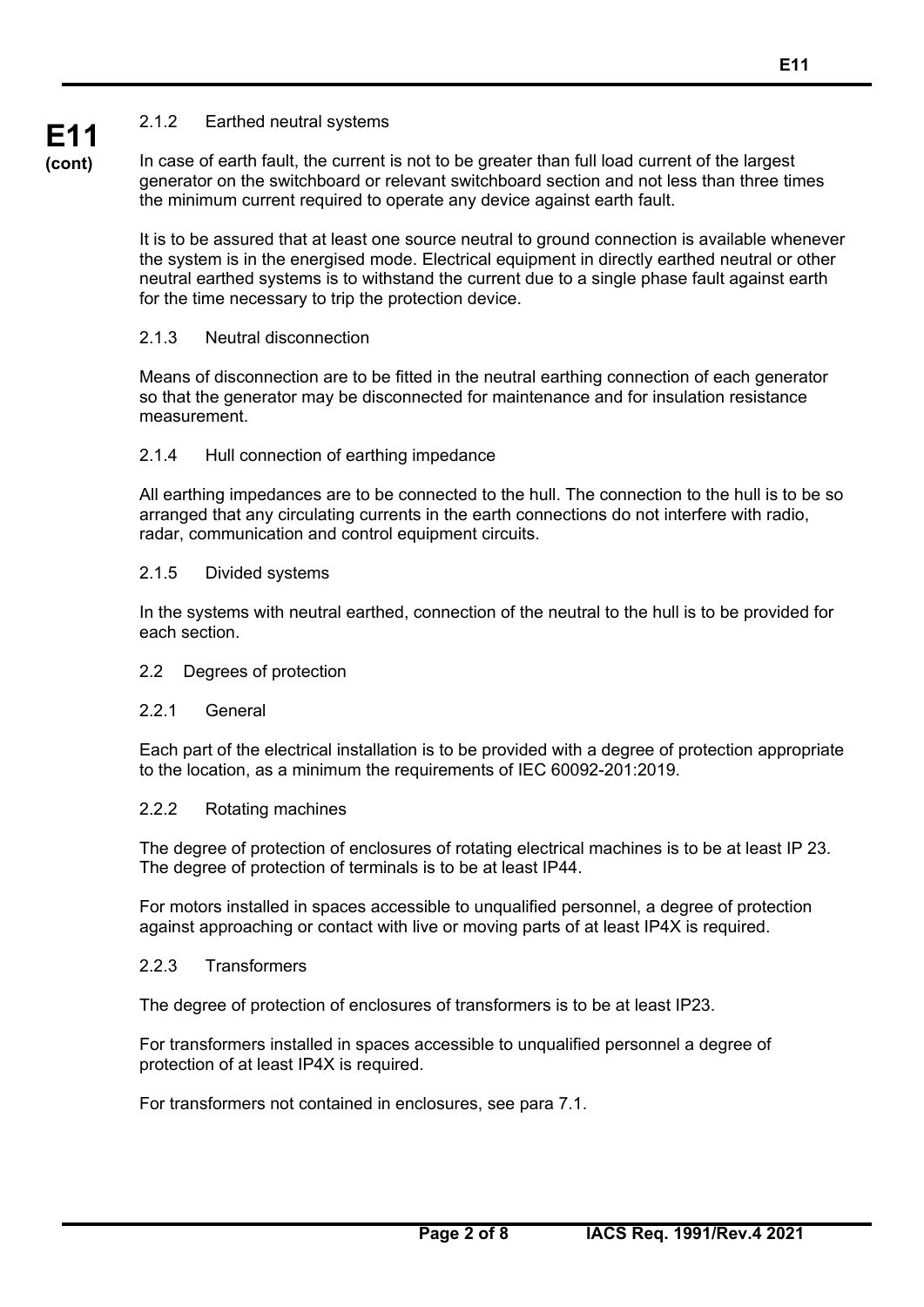**E11 (cont)**

The degree of protection of metal enclosed switchgear, controlgear assemblies and static convertors is to be at least IP32. For switchgear, control gear assemblies and static converters installed in spaces accessible to unqualified personnel, a degree of protection of at least IP4X is required.

## 2.3 Insulation

### 2.3.1 Air clearance

In general, for Non Type Tested equipment phase-to-phase air clearances and phase-toearth air clearances between non-insulated parts are to be not less than those specified in Table 2.3.1.

## **Table 2.3.1**

| <b>Nominal Voltage</b><br>(kV) | <b>Minimum air clearance</b><br>(mm) |
|--------------------------------|--------------------------------------|
| 3(3.3)                         | 55                                   |
| 6(6.6)                         | 90                                   |
|                                | 120                                  |
| 15                             | 160                                  |

Intermediate values may be accepted for nominal voltages provided that the next higher air clearance is observed.

In the case of smaller distances, appropriate voltage impulse test must be applied.

#### 2.3.2 Creepage distances

Creepage distances between live parts and between live parts and earthed metal parts are to be in accordance with IEC 60092-503:2007 for the nominal voltage of the system, the nature of the insulation material and the transient overvoltage developed by switch and fault conditions.

#### 2.4 Protection

#### 2.4.1 Faults on the generator side of circuit breaker

Protective devices are to be provided against phase-to-phase faults in the cables connecting the generators to the main switchboard and against interwinding faults within the generators. The protective devices are to trip the generator circuit breaker and to automatically de-excite the generator.

In distribution systems with a neutral earthed, phase to earth faults are also to be treated as above.

#### 2.4.2 Faults to earth

 $\overline{a}$ 

Any earth fault in the system is to be indicated by means of a visual and audible alarm. In low impedance or direct earthed systems provision is to be made to automatic disconnect the faulty circuits. In high impedance earthed systems, where outgoing feeders will not be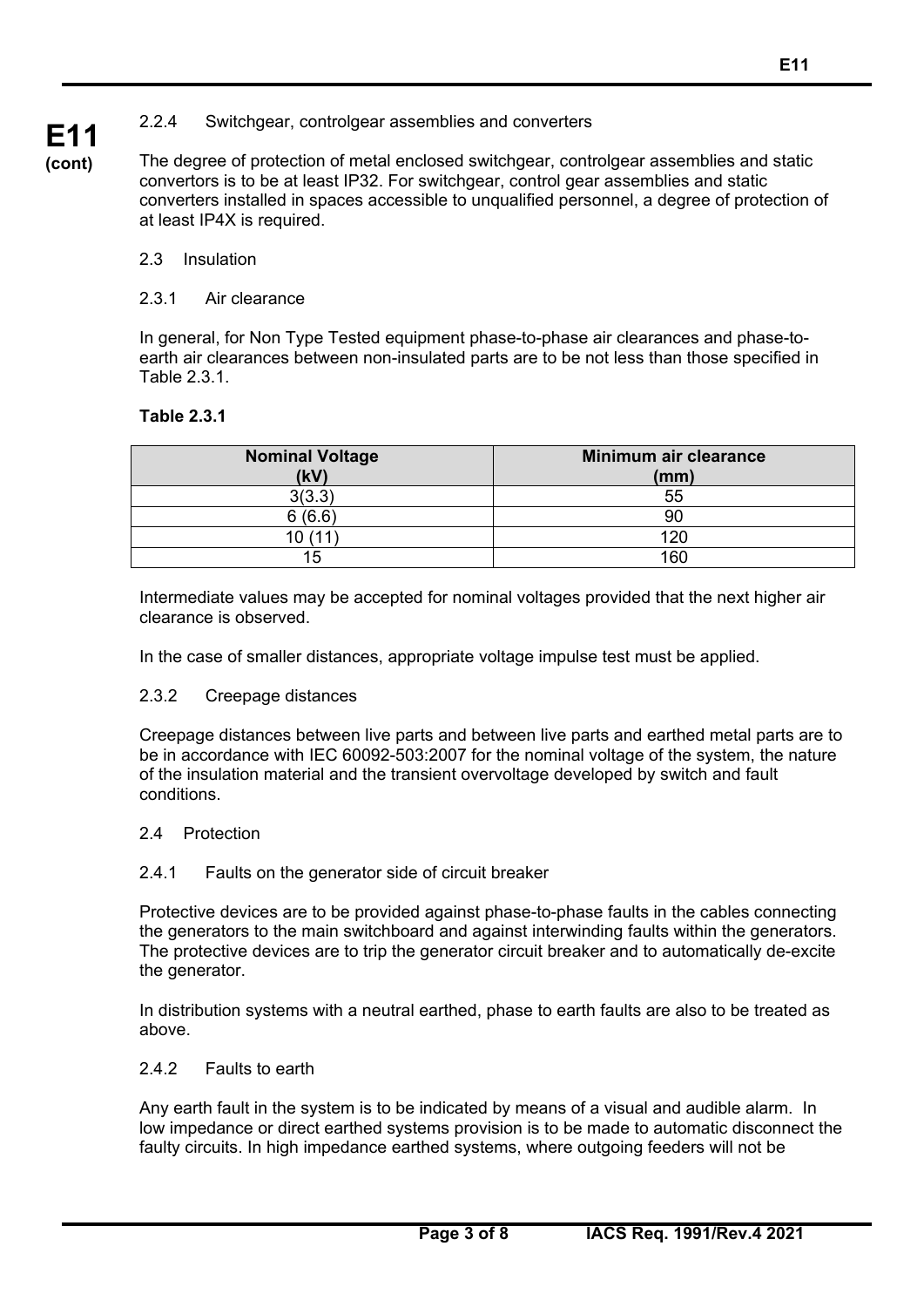**(cont)**

isolated in case of an earth fault, the insulation of the equipment is to be designed for the phase to phase voltage.

Note: Earthing factor is defined as the ratio between the phase to earth voltage of the health phase and the phase to phase voltage. This factor may vary between  $(1/\sqrt{3})$ and 1.

A system is defined effectively earthed (low impedance) when this factor is lower than 0.8. A system is defined non-effectively earthed (high impedance) when this factor is higher than 0.8.

# 2.4.3 Power transformers

Power transformers are to be provided with overload and short circuit protection. When transformers are connected in parallel, tripping of the protective devices at the primary side has to automatically trip the switch connected at the secondary side.

# 2.4.4 Voltage transformers for control and instrumentation

Voltage transformers are to be provided with overload and short circuit protection on the secondary side.

# 2.4.5 Fuses

Fuses are not to be used for overload protection.

# 2.4.6 Low voltage systems

Lower voltage systems supplied through transformers from high voltage systems are to be protected against overvoltages. This may be achieved by:

- i) direct earthing of the lower voltage system.
- ii) appropriate neutral voltage limiters.
- iii) earthed screen between the primary and secondary windings of transformers.

# **3. Rotating machinery**

3.1 Stator windings of generators

Generator stator windings are to have all phase ends brought out for the installation of the differential protection.

## 3.2 Temperature detectors

Rotating machinery is to be provided with temperature detectors in their stator windings to actuate a visual and audible alarm in a normally attended position whenever the temperature exceeds the permissible limit.

If embedded temperature detectors are used, means are to be provided to protect the circuit against overvoltage.

# 3.3 Tests

 $\overline{a}$ 

In addition to the tests normally required for rotating machinery, a high frequency high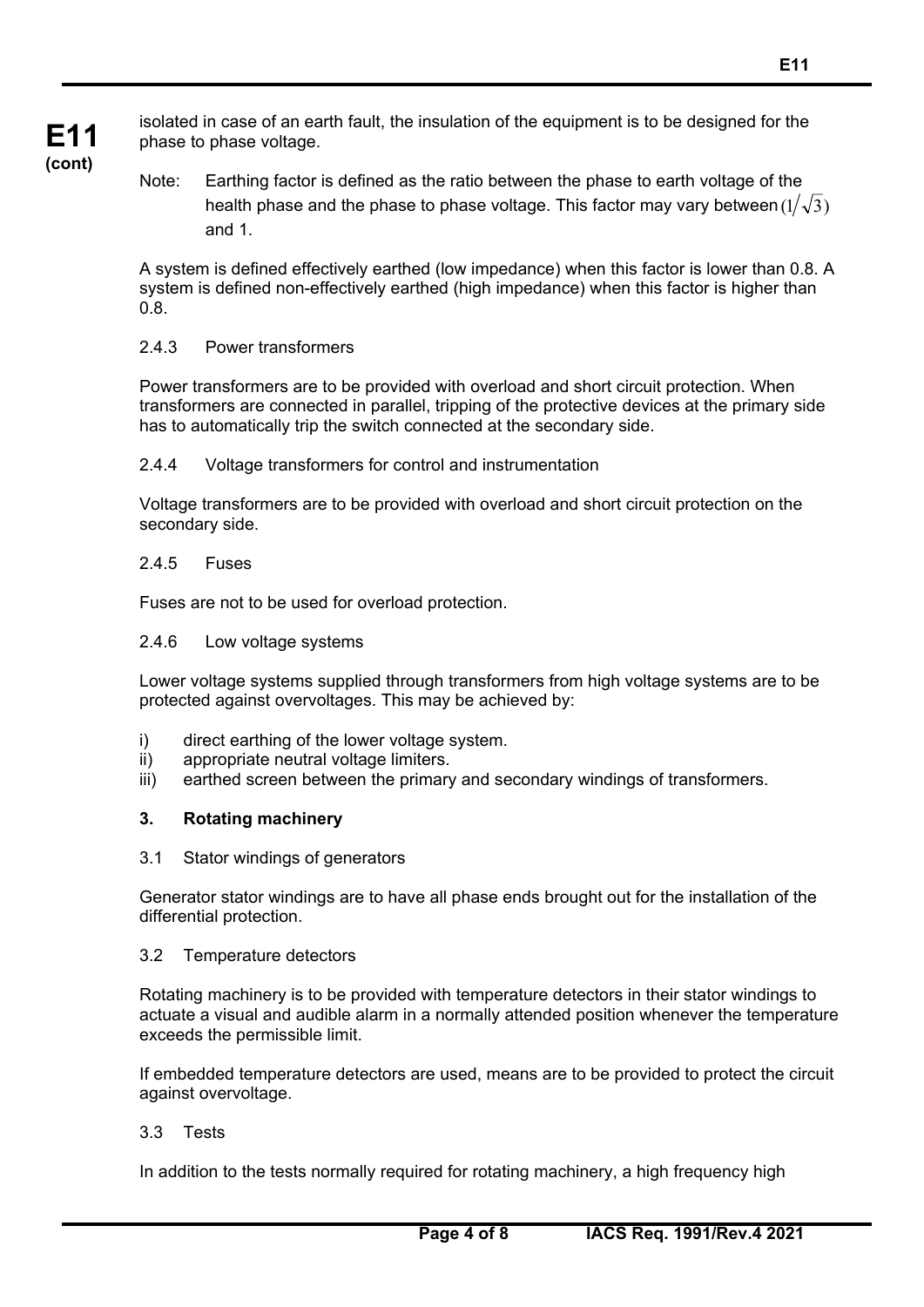**E11 (cont)**

voltage test in accordance with IEC 60034-15:2009 is to be carried out on the individual coils in order to demonstrate a satisfactory withstand level of the inter-turn insulation to steep fronted switching surges.

#### **4. Power Transformers**

4.1 General

Dry type transformers have to comply with IEC 60076-11:2018. Liquid cooled transformers have to comply with the applicable Parts of the IEC 60076 Series. Oil immersed transformers are to be provided with the following alarms and protections:

- liquid level (Low) alarm
- liquid temperature (High) alarm
- liquid level (Low) trip or load reduction
- liquid temperature (High) trip or load reduction
- gas pressure relay (High) trip

#### **5. Cables**

5.1 General

Cables are to be constructed in accordance with the IEC 60092-353:2016 and 60092- 354:2020 or other equivalent Standard.

#### **6. Switchgear and controlgear assemblies**

6.1 General

Switchgear and controlgear assemblies are to be constructed according to the IEC 62271- 200:2011 and the following additional requirements.

#### 6.2 Construction

#### 6.2.1 Mechanical construction

Switchgear is to be of metal – enclosed type in accordance with IEC 62271-200:2011 or of the insulation – enclosed type in accordance with the IEC 62271-201:2014.

#### 6.2.2 Locking facilities

Withdrawable circuit breakers and switches are to be provided with mechanical locking facilities in both service and disconnected positions. For maintenance purposes, key locking of withdrawable circuit breakers and switches and fixed disconnectors is to be possible.

Withdrawable circuit breakers are to be located in the service position so that there is no relative motion between fixed and moving portions.

#### 6.2.3 Shutters

 $\overline{a}$ 

The fixed contacts of withdrawable circuit breakers and switches are to be so arranged that in the withdrawable position the live contacts are automatically covered. Shutters are to be clearly marked for incoming and outgoing circuits. This may be achieved with the use of colours or labels.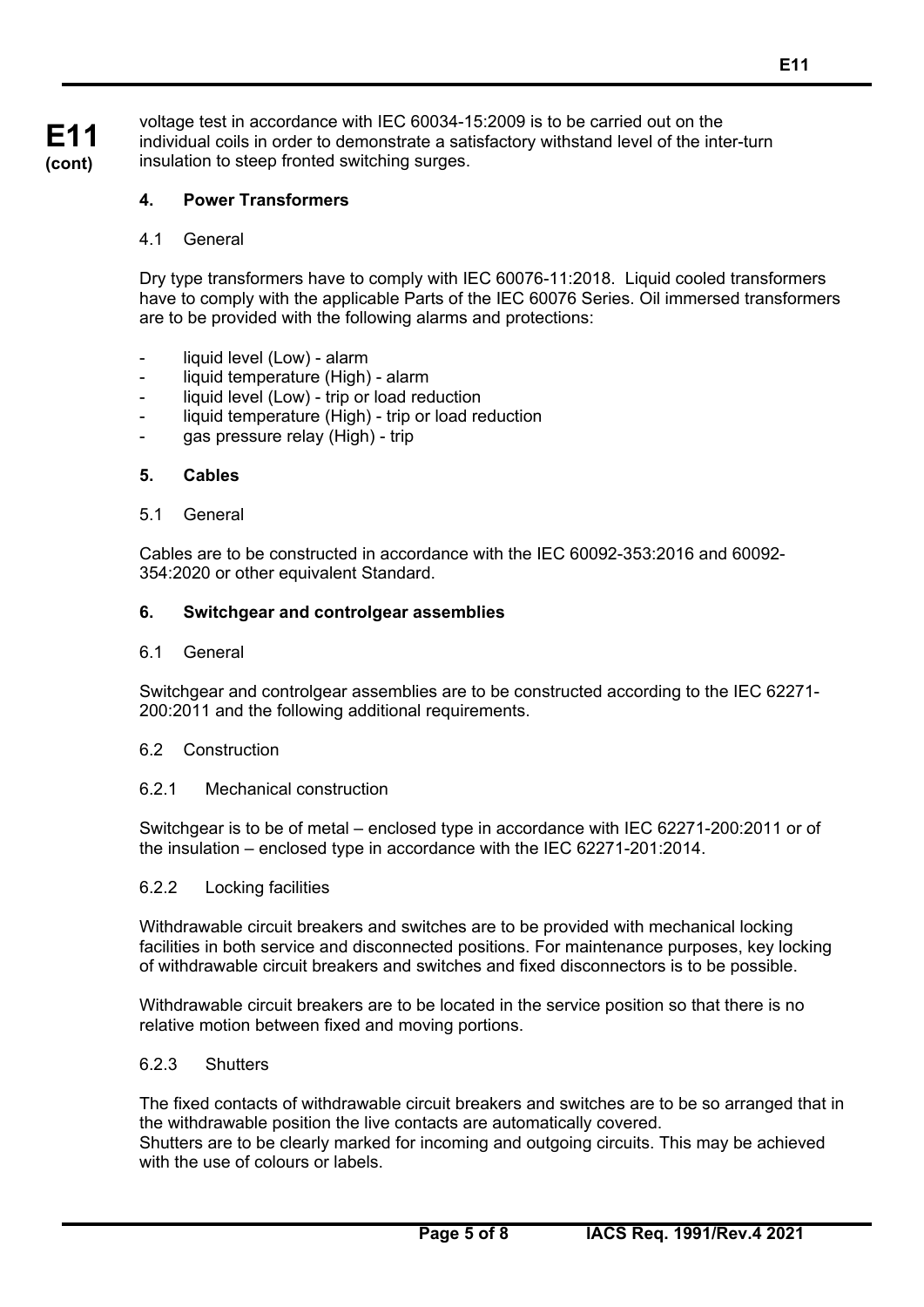## 6.2.4 Earthing and short-circuiting

**E11 (cont)**

For maintenance purposes an adequate number of earthing and short-circuiting devices is to be provided to enable circuits to be worked upon with safety.

## 6.2.5 Internal arc Classification (IAC)

Switchgear and controlgear assemblies shall be internal arc classified (IAC).

Where switchgear and controlgear are accessible by authorized personnel only Accessibility Type A is sufficient (IEC 62271-200:2011; Annex AA; AA 2.2). Accessibility Type B is required if accessible by non-authorised personnel.

Installation and location of the switchgear and controlgear shall correspond with its internal arc classification and classified sides (F, L and R).

#### 6.3 Auxiliary systems

#### 6.3.1 Source and capacity of supply

If electrical energy and/or physical energy is required for the operation of circuit breakers and switches, a stored supply of such energy is to be provided for at least two operations of all the components.

However, the tripping due to overload or short-circuit, and under-voltage is to be independent of any stored electrical energy sources. This does not preclude shunt tripping provided that alarms are activated upon lack of continuity in the release circuits and power supply failures.

#### 6.3.2 Number of external supply sources

When external source of supply is necessary for auxiliary circuits, at least two external sources of supply are to be provided and so arranged that a failure or loss of one source will not cause the loss of more than one generator set and/or set of essential services. Where necessary one source of supply is to be from the emergency source of electrical power for the start up from dead ship condition.

#### 6.4 High voltage test

 $\overline{a}$ 

A power-frequency voltage test is to be carried out on any switchgear and controlgear assemblies. The test procedure and voltages are to be according to the IEC 62271-200:2011 section 7/ routine test.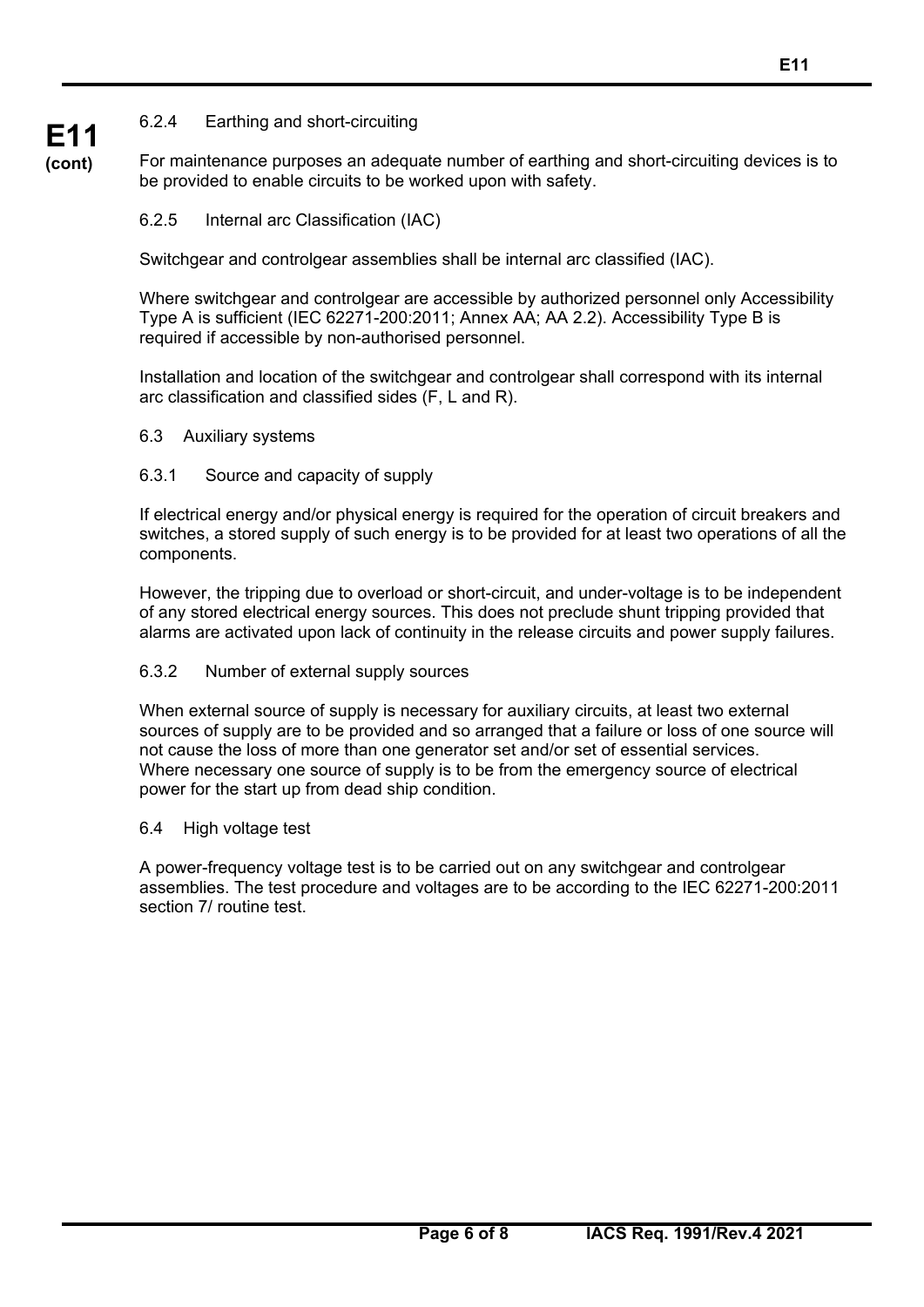## 7.1 Electrical equipment

Where equipment is not contained in an enclosure but a room forms the enclosure of the equipment, the access doors are to be so interlocked that they cannot be opened until the supply is isolated and the equipment earthed down.

At the entrance of the spaces where high-voltage electrical equipment is installed, a suitable marking is to be placed which indicates danger of high-voltage. As regard the high-voltage electrical equipment installed out-side a.m. spaces, the similar marking is to be provided. An adequate, unobstructed working space is to be left in the vicinity of high voltage equipment for preventing potential severe injuries to personnel performing maintenance activities. In addition, the clearance between the switchboard and the ceiling/deckhead above is to meet the requirements of the Internal Arc Classification according to IEC 62271- 200:2011 (see 6.2.5).

#### 7.2 Cables

## 7.2.1 Runs of cables

In accommodation spaces, high voltage cables are to be run in enclosed cable transit systems.

#### 7.2.2 Segregation

High voltage cables are to be segregated from cables operating at different voltage ratings each other; in particular, they are not to be run in the same cable bunch, nor in the same ducts or pipes, or, in the same box.

Where high voltage cables of different voltage ratings are installed on the same cable tray, the air clearance between cables is not to be less than the minimum air clearance for the higher voltage side in 2.3.1. However, high voltage cables are not to be installed on the same cable tray for the cables operating at the nominal system voltage of 1 kV and less.

#### 7.2.3 Installation arrangements

High voltage cables, in general, are to be installed on cable trays when they are provided with a continuous metallic sheath or armour which is effectively bonded to earth; otherwise they are to be installed for their entire length in metallic castings effectively bonded to earth.

#### 7.2.4 Terminations

 $\overline{a}$ 

Terminations in all conductors of high voltage cables are to be, as far as practicable, effectively covered with suitable insulating material. In terminal boxes, if conductors are not insulated, phases are to be separated from earth and from each other by substantial barriers of suitable insulating materials.

High voltage cables of the radial field type, i.e. having a conductive layer to control the electric field within the insulation, are to have terminations which provide electric stress control.

Terminations are to be of a type compatible with the insulation and jacket material of the cable and are to be provided with means to ground all metallic shielding components (i.e. tapes, wires etc).